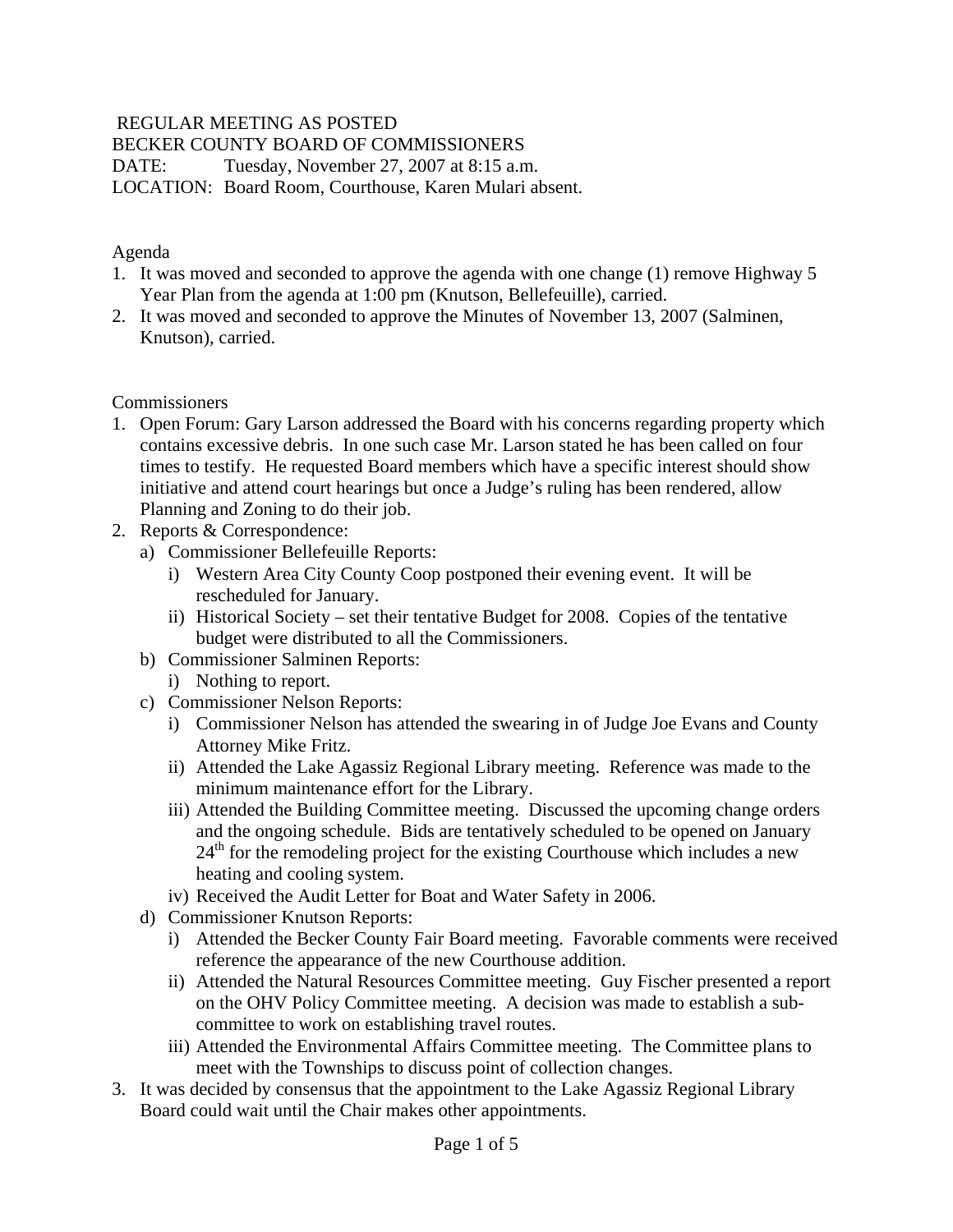- 4. Discussion was held reference EDA Board Appointment. One appointment will need to be made for 2008. Discussion was also held reference the length of term.
- 5. After discussion, it was moved and seconded to appoint Commissioner Mulari and Commissioner Knutson to work with the County Administrator and Human Resource Director in salary recommendations for elected officials (Salminen, Bellefeuille), carried.
- 6. An update on the Parking Lot Proposal was given. A meeting with the public has been scheduled at the Public Library on Wednesday, November 28, 2007.
- 7. The County Board (by consensus) supports the following nominations: Donna Ouart (nominated by the City of Frazee) and Mike McCarthy (nominated by Clay County) to the Lakes Country Service Cooperative Board.

# Auditor – Treasurer

1. An update on the Tax Forfeiture Sale was given. There were 19 parcels for sale. Only 1 of the 5 public sale parcels sold (the Ogema parcel sold). 13 of the 14 private parcels sold. There was \$23,375 in sales. A discussion will be held on adjusting the prices at the next Natural Resource Meeting and will be presented to the Board in the future.

### Finance Committee Minutes

- 1. It was moved and seconded to approve the Claims with the addition of Doug Leitheiser in the amount of \$718.85 (Salminen, Bellefeuille ), carried.
- 2. Discussion was held on the Cash Comparison and Investment Summary for the month of October.
- 3. Discussion was held reference a Lodging Policy and research will be done and discussed.

#### Assessor

1. It was moved and seconded to approve three properties for abatements (1) parcel number 09.0074.000, Eagle View Township, \$260 and \$250 (2) parcel number 10.0416.004, Erie Township, \$126 and (3) parcel number 10.0549.002, Erie Township, \$212 for total abatements of \$848 (Salminen, Knutson), carried.

#### Soil and Water

- 1. It was moved and seconded to approve the 2007 Annual Report for the Ag Inspector Program (Salminen, Bellefeuille), carried.
- 2. It was moved and seconded to approve signature of the 2008 Natural Resources Block Grant Agreement in the amount of \$67,057 (Salminen, Knutson), carried.
- 3. The date of June 17, 2008, was tentatively set for the Pulling Together Initiative (PTI) Grant Conservation tour of the western part of Becker County.

#### Human Services

1. It was moved and seconded to accept the Financial Assistance Reports (Salminen, Knutson), carried.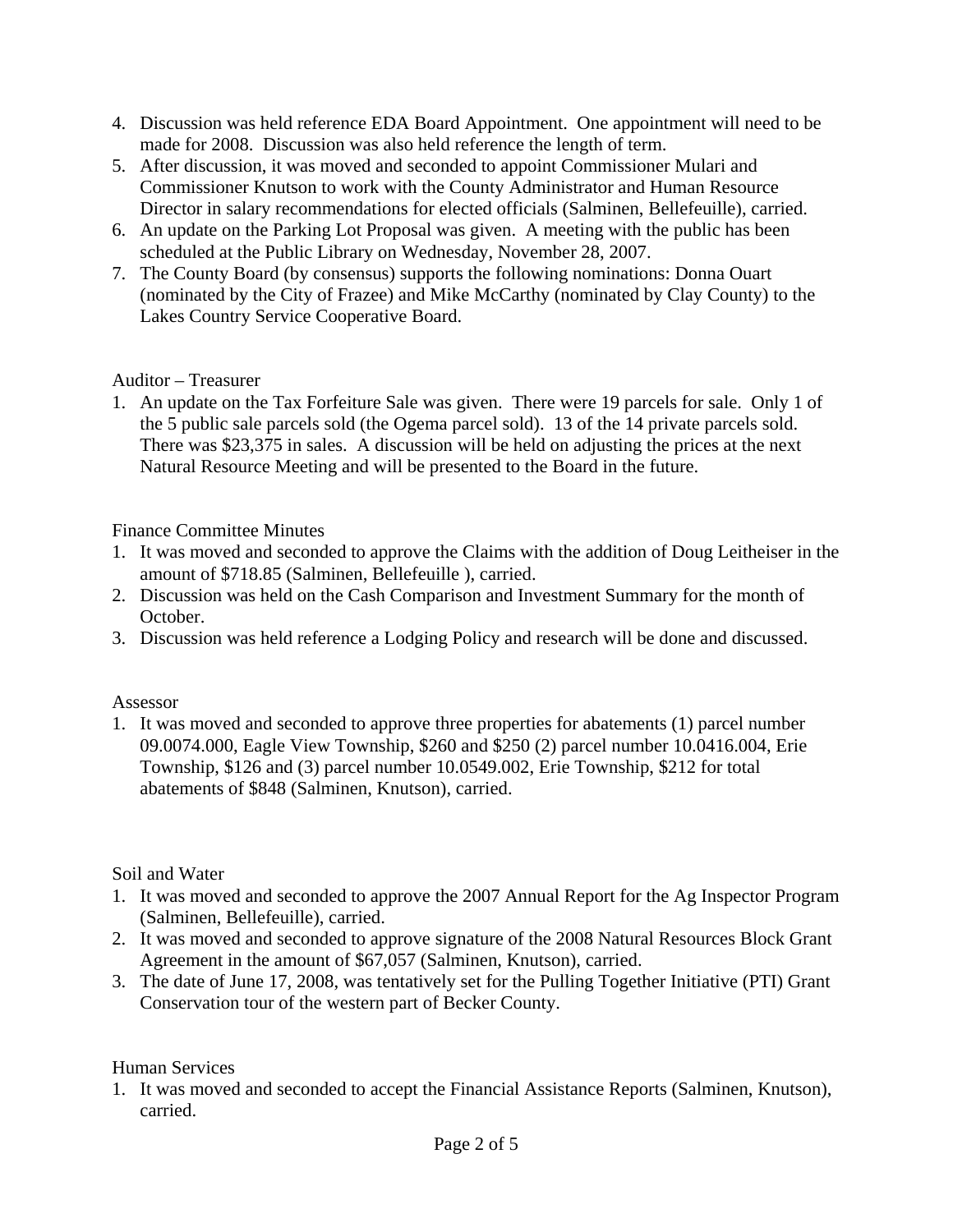- 2. It was moved and seconded to accept the Adult Services Report (Salminen, Knutson), carried
- 3. It was moved and seconded to approve the Human Services Claims (Salminen, Bellefeuille), carried.
- 4. It was moved and seconded to accept the Human Services Cost Reports (Salminen, Knutson), carried.
- 5. It was moved and seconded to approve the Community Health Claims (Salminen, Knutson), carried.
- 6. It was moved and seconded to accept the Transit Ridership Report (Salminen, Knutson), carried.
- 7. It was moved and seconded to approve the Transit Claims (Knutson, Salminen), carried.

Pelican River Watershed District – Rice Lake Project

1. Tera Guetter of the Pelican River Watershed District and Pete Waller of the State Board of Water & Soil Resources gave a presentation on the Rice Lake Project intended to store water affecting up to 55 parcels of land. Information was provided for the two low head damn projects planned to reduce the phosphorus run off to Detroit Lake and the Wetland Preservation Area program.

Natural Resource Management

- 1. It was moved and seconded to approve the Road Easement Across Tax-Forfeited Land by Forest Township for a 33-foot roadway easement in section 5 of T142N-R37W (i.e. Dr. Wallace Road) (Salminen, Knutson), carried.
- 2. It was moved and seconded to approve the Spring 2009 Seedling Production Bid Award from PRT, Inc. in the amount of \$29,160 for 250,000 1+0, single flush seedlings (Salminen, Knutson), carried.
- 3. It was moved and seconded to approve the 2007-2008 Snowmobile Trail Grooming Contract from the Lake Runners Trail Association at a rate of \$13.45 per mile, plus a fuel clause adjustment (Salminen, Knutson), carried.

Planning and Zoning

- 1. First Order of Business: Old Business: Bruce and Barb Jacobs. It was moved and seconded to approve the amended motion to approve a site plan for a 46-site project based on the fact that the plan coincides with the conditional use permit and stipulations approved in November 2006 for an RV campground consisting of 46 RV sites, 18 boat slips, with a conservation easement buffer around the wetland and bay area on the north end of the property with the stipulation that the boat ramp be eliminated; and implement the remaining EAW and SWPP plans based on the fact that the conditions placed on the project by the Negative Declaration of the EAW and termination of the EIS and Negative Declaration would not be a detriment to the surrounding area and would mitigate any impacts on the proposed project (Knutson, Salminen), carried.
- 2. Second Order of Business: Contractor's Leasing. It was moved and seconded to concur with Planning and Zoning to approve the conditional use permit for a gravel mine operation for the property described as: Northern most 120 acres of NE ¼; Section 32, TWP 138, Range 43; Cormorant Township. PID Number 06.0419.000 (Salminen, Knutson), carried.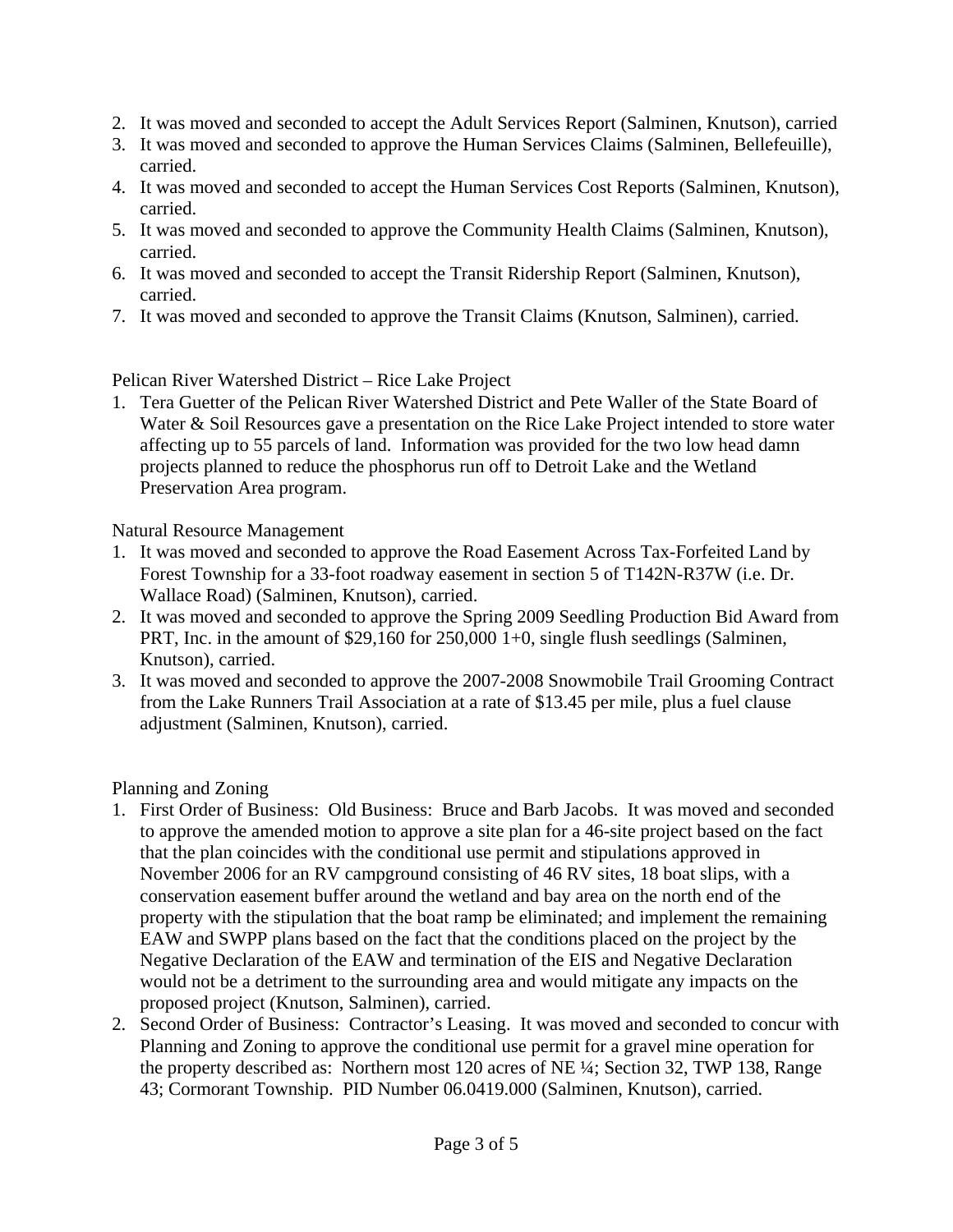- 3. Third Order of Business: Michael Bullock. It was moved and seconded to amend the stipulation and concur with Planning and Zoning to approve the conditional use permit to allow the establishment and operation of a vineyard and farm winery in an agricultural zone for the property described as: Govt Lots 4 & 5; Section 1, TWP 140, Range 41; Richwood Township. PID Number 24.0004.000 based on the fact that it would not be detrimental to the surrounding area with the stipulation that there be no entertainment on the premises, and with two additional stipulations (1) that the current lighting in the parking lot is sufficient and none would be added and (2) a plan to control the runoff from the parking lot would be submitted to Planning and Zoning (Salminen, Bellefeuille), carried.
- 4. Fourth Order of Business: Greg Hapka. It was moved and seconded to concur with Planning and Zoning to deny the after the fact permit for a retaining wall within the shore impact zone for the property described as: Lot 5 Bergquist Beach First Addition; Section 27, TWP 138, Range 42; Lake Eunice Township. PID Number 17.0445.000 located on Lake Eunice based on the fact that the wall does not meet the criteria of the Zoning Ordinance (Knutson, Salminen), carried.
- 5. Fifth Order of Business: Fair Hills. The request for a conditional use permit to operate a restaurant was tabled.
- 6. Sixth Order of Business: Kris Smith. It was moved and seconded to concur with Planning and Zoning to approve the expansion of two units – one unit proposed per ordinance change and one unit proposed due to the acquisition of additional land for the property described as: Pt of Govt Lot 1 and 2, Section 10,TWP 139, Range 41; Detroit Township. PID Number 08.0170.002 to the preliminary plat of Sunrise on Little Floyd based on the fact that it does meet the criteria of the Zoning Ordinance (Knutson, Salminen), carried.
- 7. Seventh Order of Business: Kai Hebranson. It was moved and seconded to concur with Planning and Zoning to approve the certificate of survey for one 7.5-acre lot in an agricultural zone for the property described as: Part of Govt Lot 1; Section 13, TWP 139, Range 39; Height of Land Township located on South Twin Lake based on the fact that it meets the criteria of the Zoning Ordinance and Subdivision Ordinance (Knutson, Salminen), carried.
- 8. Eighth Order of Business: Chad Baker. It was moved and seconded to concur with Planning and Zoning to approve the change of zone from agricultural to residential and approval of a certificate of survey to create two lots (1.9 acres and 1.55 acres) with the remaining 23.77 acres to remain an agricultural zone for the property described as: Pt Govt Lot 12 and Pt SE ¼ SE ¼; Section 3, TWP 138, Range 43; Cormorant Township. PID Number 06.0046.000 located on Rossman Lake based on the fact that the lots meet the criteria of the Zoning Ordinance and Subdivision Ordinance (Knutson, Salminen), carried.
- 9. Ninth Order of Business: Final Plat of Wheeler Lake Estates. It was moved and seconded to concur with Planning and Zoning to approve the final plat of Wheeler Lake Estates (preliminary approval was granted for five riparian and four non-riparian lots in September 2006) based on the fact that it meets the criteria of the Zoning Ordinance and Subdivision Ordinance (Knutson, Bellefeuille), carried.
- 10. Tenth Order of Business: Final Plat of Wild Shores. It was moved and seconded to concur with Planning and Zoning to approve the final plat of Wild Shores (preliminary approval was granted for the change of zone from agricultural to residential and approval of four lots) based on the fact that it meets the criteria of the Zoning Ordinance and Subdivision Ordinance (Salminen, Knutson), carried.